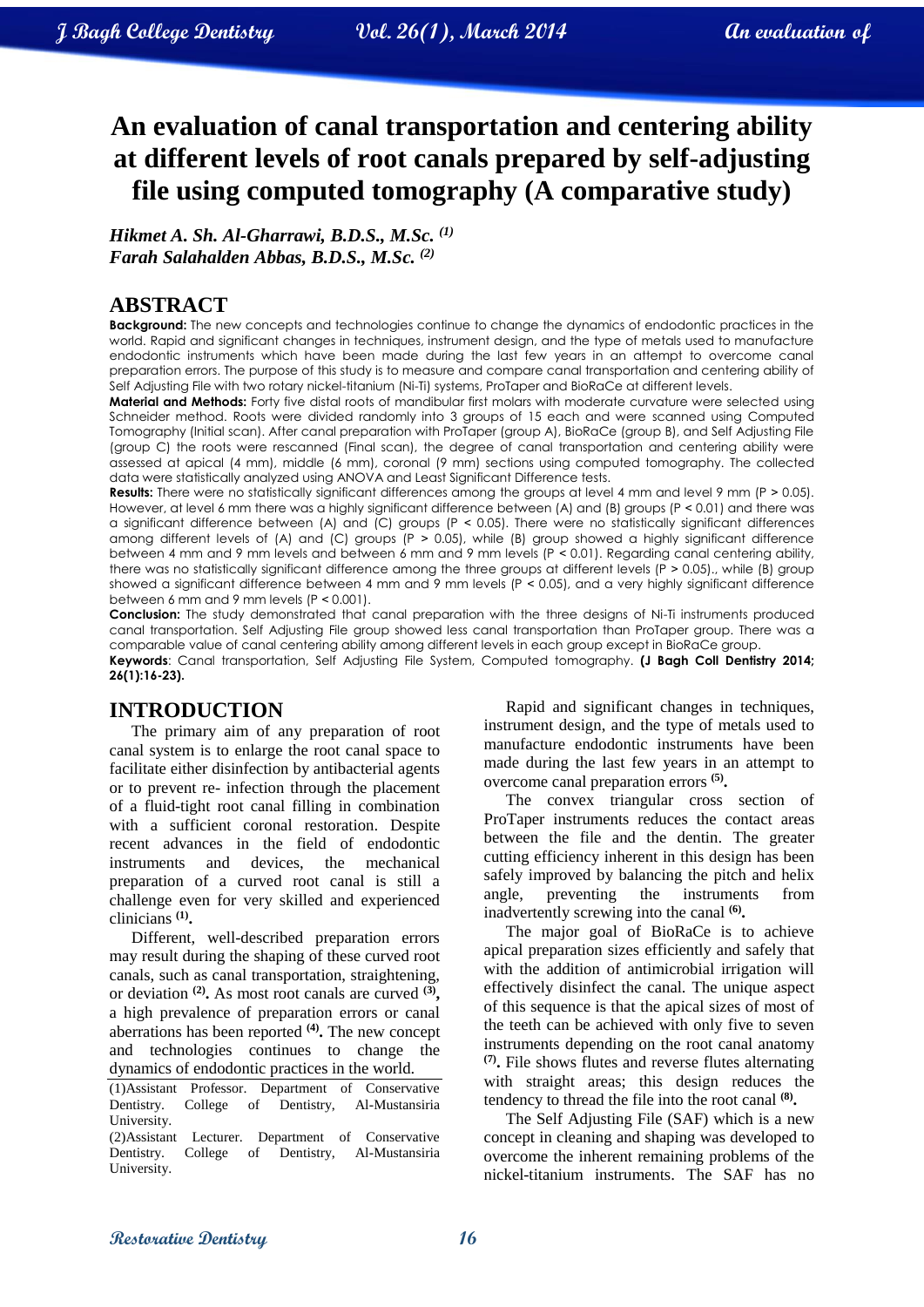blades and no rigid predetermined form; therefore, it does not impose its shape on the canal but rather complies with the canal's original shape. This is true both circumferentially and longitudinally **(9)** .

Different methodologies have been used to assess the effects of different endodontic instruments on canal transportation. Classical in vitro methods of studying the morphologic characteristics of root canal systems either produce an irreversible change in the specimen or provide only a 2-dimensional projected image **(10,11) .**

Computerized tomography (CT) has been shown to be useful in endodontic evaluations, because it non- destructively measures the amount of dentin removed from root canal walls **(12-14)** . This study was designed to use CT to evaluate the canal transportation of SAF in comparison with ProTaper and BioRaCe.

### **MATERIAL AND METHODS**

#### **Sample**

Forty five permanent freshly extracted human mandibular first molars were selected for this study. The gender, pulpal status and reason for extraction not considered, and criteria for teeth selection included the following **(15):**

- 1. Age (18-35).
- 2. Roots with mature, centrally located apical foramen.
- 3. Roots devoid of any resorption, cracks, caries.
- 4. The distal roots have length of 11 mm from the apex up to furcation area.
- 5. Curvature at mesial-distal plane with (15) degrees.
- 6. Patent apical foramen.

#### **Sample preparation**

After extraction, The collected teeth were thoroughly washed and cleaned of all debris by immersion in sodium hypochlorite (NaOCL) for 30 minutes , calculus were removed by curette, then they were stored in distilled water with thymol crystals 0.1% at room temperature . The roots were examined for crack using the Halogen Light curing unit.

Teeth were radiographed in straight buccolingual direction (fixed on radiographic wood plate. The images so recorded were taken into vector drawing and edited using Coral Draw 9.0 software and an outline in vector form were drawn around the tooth and also the root canal.

The angle of canal curvature was calculated by the method described by **Schneider** in **1971**, and two straight lines were drawn, the first line from the canal orifice parallel to the axis of the canal and the second line passes through the apical foramen until its intersection with the first line where the curvature starts to occur **(Fig.1)**. Teeth with distal root that have curvature other than 15 degree of curvature and have multiple canals were excluded**.**



**Fig.1: Soft ware (Corel Draw 9) used to measure the angle of root curvature.**

Using a diamond disk with straight hand piece at a speed of 25000 rpm and water coolant, the distal roots of teeth were marked at 11.5 mm and sectioned perpendicular to the long axis of root at the furcation area to facilitate straight line access for canal instrumentation procedure**,** to get a flat reference point for measurement, and to eliminate the variables in the access opening, since if the crown is present each tooth would have its own access design **(16)** .

Remnant of pulp tissue in each root was removed by barbed broach, then a size 20 K-file was placed into the canal until it was visible at the apical foramen to verify the location of apical foramen and patency of the canal, and the correct working length (WL) was established 1 mm short of the root length.

#### **Mold construction**

The roots were embedded in clear cold cure acrylic **(13)**. Ten ml disposable plastic syringe was used as a mold. The syringe was prepared by removing the barrel and cutting the plunger at the base to obtain a flat cutting surface. The barrel of syringe was cut off into 1.5 cm length with cutter. Then the coronal end of the sectioned root was fixed by heating the pink sheet wax on the flame and adapted to the flat surface of syringe plunger and the parallism of root (straight coronal part of the root) was checked with the aid of analyzing rod of dental surveyor.

The acrylic was prepared by mixing transparent cold cure acrylic powder and liquid according to the manufacturer's instructions in porcelain jar, and was left till the acrylic reached the dough stage, at this stage the mixture was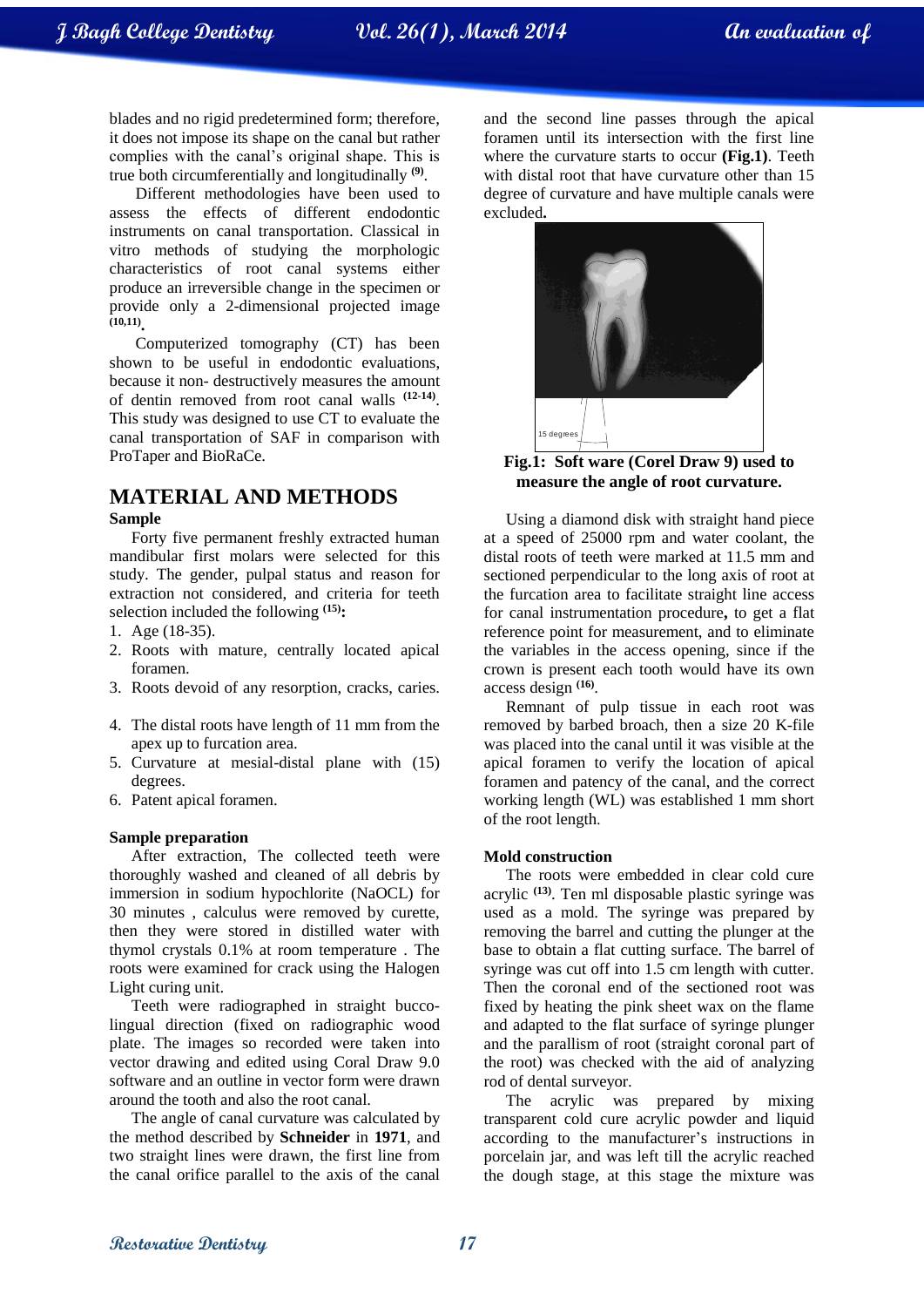ready for loading into the barrel of syringe, the plunger of syringe with root fixed on its flat cut surface were pushed into acrylic paste with gentle pressure to allow the complete embedding of the root into the acrylic.

The material was allowed to cure under cooled water which is necessary to compensate for the anticipated rise in the temperature of the samples subsequent to the exothermic curing reaction of the cold cure resin. The acrylic molds were allowed to cure completely for at least 30 min as recommended by the manufacturers. Then acrylic blocks were stored in a plastic containers filled with distilled water.

#### **Sample Grouping**

The roots were divided randomly into three groups of fifteen roots each.

Group A: 15 samples were prepared by Rotary ProTaper files.

Group B: 15 samples were prepared by Rotary BioRaCe files.

Group C: 15 samples were prepared by SAF.

#### **CT scanning the samples**

A special radiographic wood plate was locally prepared for the purpose of this study with three halls at the same line and at an even distance from the boundary of the plate, and then six metal clips were used as a marker for the number of the specimen in the plate during computed tomography scanning procedure. The samples were mounted on the radiographic plate to allow reproducible results of the initial and final CT scan. Roots were fixed on a special wood plate and aligned so that the long axis of the roots were perpendicular to the beam (the beam passes from the mesial side of the root for each sample which determined by red line).They were scanned at 80 kV and 30 mA with an isotropic resolution of 0.22mm, to determine root canal cross section at 4 mm, 6 mm, 9 mm from root apex.

The images were displayed on Philips Personal computer screen from the option CT viewer. Then when selecting the slab mode cross hair lines appear to determine the specimen under the study and the axis that passes through the root canal, from the slab mode the images were viewed both



in the axial and coronal views as shown in **(Fig.2).**

#### **Fig. 2: Root canal shapes under the CT scanning unit (Initial scan)**

First, from the axial view the canal was measured at 4 mm, 6mm, 9mm from the apex, to save the distance at specific location from the apex, the rotation center was selected. Then the coronal view was selected to view the canal cross section at the same location. After that, the distance from the edge of un-instrumented canal to the periphery of the root (mesial and distal) was measured at each level for each sample.

#### **Root canal instrumentation**

- **(Group A):** Instrumentation was performed with a Crown Down technique using rotary ProTaper system (Dentsply, Maillefer, Switzerland), sequence used (Sx-F4) operated by X-Smart micromotor according to manufacturer instructions. The speed of the hand piece was fixed on 250 rpm, Torque 5 Ncm, gear ratio 16:1.
- **(Group B):** Instrumentation was performed with a Crown Down technique using BioRaCe system (Chaux-de-fonds, Switzerland), sequence used (BR0-BR5) operated by X-Smart micromotor according to manufacturer instructions. The speed of the hand piece was adjusted to 500rpm, Torque 1Ncm gear ratio 16:1.
- **(Group C):** Instrumentation was performed with Self Adjusting File system (Re Dent Nova) that is operated with transline (in and out) vibrating handpieces with 3,000 vibrations per minute and an amplitude of 0.4 mm, torque set to maximum, gear ratio 1:1. The (1.5 mm) SAF was inserted into the canal while vibrating and was delicately pushed in until it reaches the predetermined working length, then operated with in-andout manual motion and with continuous irrigation using two cycles of 2 minutes each for a total of 4 minutes per canal.

For the three groups the canals were irrigated between each instrument and other with 3 ml of 3% (NaOCl) using a 27 gauge needle (insertion depth of needle one third of the canal), then 1 ml of 17 % EDTA were used after instrumentation and left in the canal for 1 minute to remove the smear layer then rinse with 3 ml of 3% NaOCL. Finally the canals were rinsed with 5 ml distilled water to avoid development of NaOCL crystals.

#### **Rescanning**

After instrumentation; the samples of each group were re-scanned to determine the distance from the edge of instrumented canal to the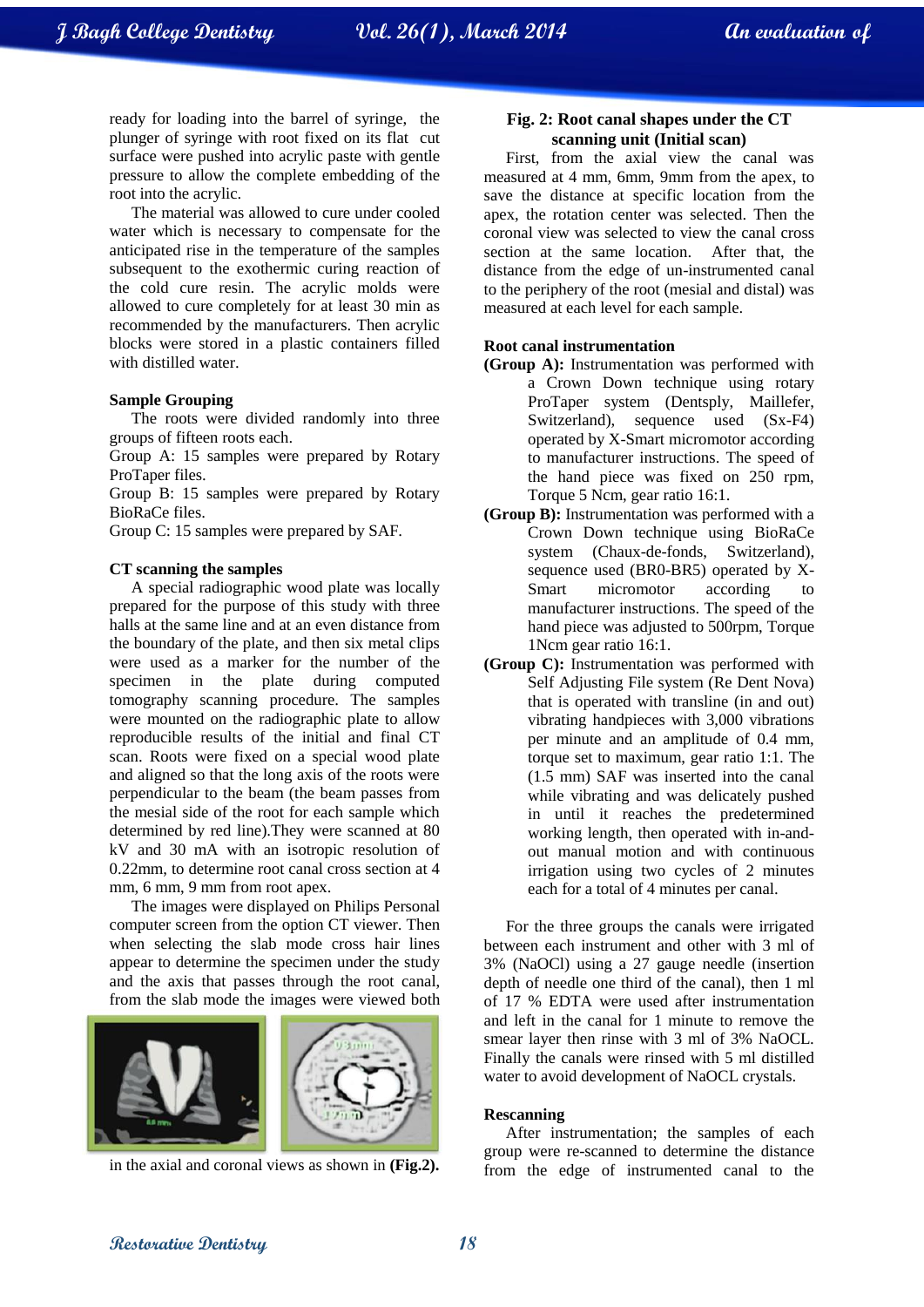**J Bagh College Dentistry Vol. 26(1), March 2014 An evaluation of**

periphery of the root (mesial and distal) and then comparing this with the same measurements obtained from the un-instrumented images to be used in the determination of the canal transportation and the centering ability of the instruments.

The following formula was used for the calculation of transportation:  $(a1 - a2) - (b1 - b2)$ Where:a1: is the shortest distance from the mesial edge of the root to the mesialedge of the uninstrumented canal, b1: is the shortest distance from distal edge of the root to the distal edge ofthe uninstrumented canal, a2: is the shortest distance from the mesial edge of the root to the mesial edge of the instrumented canal and b2: is the shortest distance from distaledge of the root to the distal edge of the instrumented canal.According to this formula, a result other than 0 indicates that transportation has occurred in the canal **(17) .**

The mean centering ratio indicates the ability of the instrument to stay centered in the canal **(17) .** It was calculated for each section using the following ratio:  $(a1 - a2)$   $(b1 - b2)$ . If these numbers are not equal, the lower figure is considered as the numerator of the ratio. According to this formula, a result of 1 indicates perfect centering, more than 1 canal deviation inward and less than 1 canal deviation outward **(17) .**

#### **RESULTS**

The results of the descriptive statistics which include the minimum, maximum, mean and standard deviation of canal transportation for all groups at different levels are shown in **(Table 1)** and **(Fig. 3).** It has shown that ProTaper group has the highest mean values of canal transportation at all levels, while BioRaCe has the lowest mean values at the apical and middle levels.

**Table 1: Descriptive statistics of canal transportation for all groups**

| $\alpha$ and $\beta$ and $\alpha$ and $\alpha$ and $\beta$ and $\beta$ and $\beta$ and $\beta$ and $\beta$ and $\beta$ and $\alpha$ and $\beta$ and $\alpha$ and $\beta$ and $\alpha$ and $\alpha$ and $\alpha$ and $\alpha$ and $\alpha$ and $\alpha$ and $\alpha$ and $\alpha$ and $\alpha$ and $\alpha$ and $\alpha$ |                            |             |           |          |      |
|-------------------------------------------------------------------------------------------------------------------------------------------------------------------------------------------------------------------------------------------------------------------------------------------------------------------------|----------------------------|-------------|-----------|----------|------|
| <b>Groups</b>                                                                                                                                                                                                                                                                                                           | <b>Level of</b><br>section | <b>Mean</b> | <b>SD</b> | Min.     | Max. |
|                                                                                                                                                                                                                                                                                                                         | 4 mm                       | 0.206       | 0.116     | 0        | 0.40 |
| A                                                                                                                                                                                                                                                                                                                       | $6 \text{ mm}$             | 0.207       | 0.127     | 0        | 0.50 |
|                                                                                                                                                                                                                                                                                                                         | $9 \text{ mm}$             | 0.233       | 0.176     | 0        | 0.60 |
| B                                                                                                                                                                                                                                                                                                                       | 4 mm                       | 0.113       | 0.064     | 0        | 0.20 |
|                                                                                                                                                                                                                                                                                                                         | 6 mm                       | 0.113       | 0.064     | $\theta$ | 0.20 |
|                                                                                                                                                                                                                                                                                                                         | 9 mm                       | 0.220       | 0.152     | 0        | 0.50 |
|                                                                                                                                                                                                                                                                                                                         | 4 mm                       | 0.173       | 0.149     | 0        | 0.50 |
| $\mathbf C$                                                                                                                                                                                                                                                                                                             | $6 \text{ mm}$             | 0.133       | 0.072     | $\theta$ | 0.20 |
|                                                                                                                                                                                                                                                                                                                         | $9 \text{ mm}$             | 0.167       | 0.089     | 0        | 0.30 |



#### **Fig. 3: Bar chart of mean canal transportation for all groups**

Analysis of variance (ANOVA) test was performed to identify the presence of any statistically significant difference among the means of canal transportation of all groups, at each level **(Table 2)**

ANOVA test revealed that there were no statistically significant differences among the groups at level 4 mm and level 9 mm and there was a significant difference among the groups at 6mm level.

**Table 2: ANOVA test for canal transportation among groups at each level**

| <b>Cross</b>                                                | A           | B     | C           | Comparison  |           |
|-------------------------------------------------------------|-------------|-------|-------------|-------------|-----------|
| section                                                     | <b>Mean</b> | Mean  | <b>Mean</b> | p-<br>value | Sig.      |
| 4 mm                                                        | 0.206       | 0.113 | 0.173       | 0.091       | <b>NS</b> |
| 6 mm                                                        | 0.207       | 0.113 | 0.133       | 0.021       | <b>S</b>  |
| 9 <sub>mm</sub>                                             | 0.233       | 0.220 | 0.167       | 0.414       | <b>NS</b> |
| NS: Non Significant at level $P > 0.05$ , S: Significant at |             |       |             |             |           |
| level $P \leq 0.05$ .                                       |             |       |             |             |           |

Least significant difference test (LSD): was performed for multiple comparisons between groups, **(Table 3).** The results of (LSD) test showed that at level 6 mm there was a highly significant difference between (A) and (B) groups and there was a significant difference between (A) and (C) groups.

**Table 3: LSD for mean transportation among the groups at level 6 mm.**

| <b>Level of section</b> | <b>Groups</b> |   | p- value | Sig.      |
|-------------------------|---------------|---|----------|-----------|
|                         |               | В | 0.009    | HS        |
| 6 mm                    | A             |   | 0.036    |           |
|                         | B             |   | 0.557    | <b>NS</b> |

**NS:** Non Significant at level P  $> 0.05$ , S: Significant at level  $P \le 0.05$ , HS: Highly significant at level  $P \le 0.01$ .

One Way Analysis of Variance (ANOVA) test revealed that there were no statistically significant differences among different levels of (A) and (C)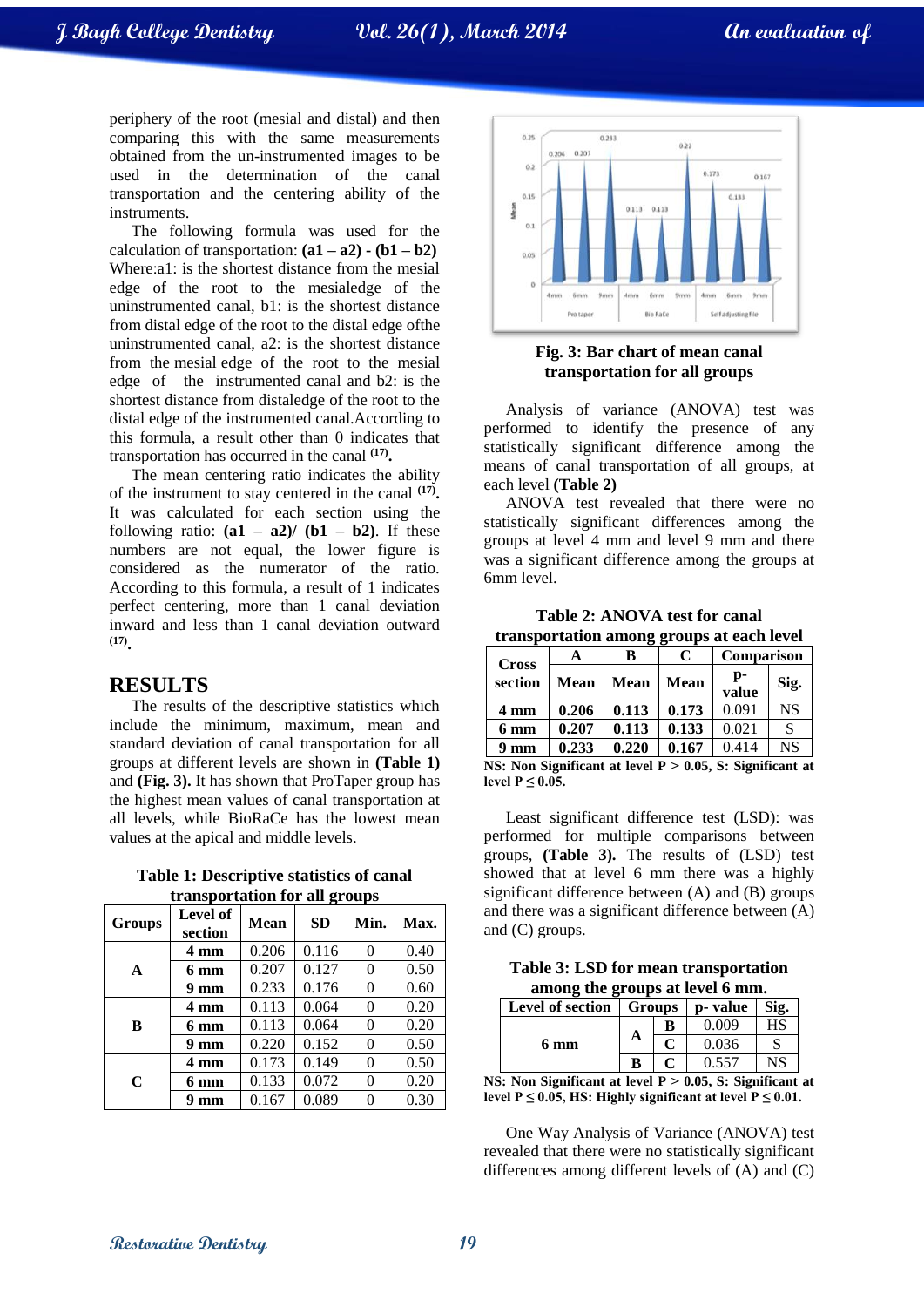**J Bagh College Dentistry Vol. 26(1), March 2014 An evaluation of**

groups and there was a highly significant difference among the different levels of B group as shown in **(Table 4**).

| Table 4: ANOVA test for canal             |
|-------------------------------------------|
| transportation among the different levels |
| within each group                         |

| <b>Groups</b> | Level of<br>section | <b>Mean</b> | p-value | Sig.      |
|---------------|---------------------|-------------|---------|-----------|
|               | 4 mm                | 0.206       |         |           |
| A             | 6 mm                | 0.207       | 0.840   | <b>NS</b> |
|               | 9 <sub>mm</sub>     | 0.233       |         |           |
|               | 4 mm                | 0.113       |         |           |
| B             | 6 mm                | 0.133       | 0.008   | <b>HS</b> |
|               | 9 <sub>mm</sub>     | 0.220       |         |           |
|               | 4 mm                | 0.173       |         |           |
| C             | 6 mm                | 0.133       | 0.562   | <b>NS</b> |
|               | mm                  | 0.167       |         |           |

**NS:** Non Significant at level  $P > 0.05$ , HS: Highly **significant at level P**  $\leq$  **0.01.** 

LSD test revealed that (B) group showed a highly significant difference between 4 mm and 9 mm levels and between 6 mm and 9 mm levels as shown in **(Table 5).**

**Table 5: LSD for mean Transportation among levels of BioRaCe group**

| Group                               | Level of section |                 | p-value | Sig. |
|-------------------------------------|------------------|-----------------|---------|------|
|                                     |                  | 6 mm            | 1.000   | NS   |
| B                                   | 4 mm             | 9 <sub>mm</sub> | 0.007   | HS   |
|                                     | 6 mm             | 9 <sub>mm</sub> | 0.777   | HS   |
| ונית הדרות את היהודים ואי ישראלי זו |                  |                 |         |      |

**NS: Non Significant at level P ˃ 0.05, HS: Highly significant at level**  $P \leq 0.01$ **.** 

The results of the descriptive statistics which include the minimum, maximum, mean and standard deviation of canal centering ability for all groups at different levels are shown in **(Table 6)** and **(Fig. 4).** It has shown that ProTaper and Self Adjusting File have comparable values of canal centering ability at apical and coronal levels; also there were comparable values among levels in each group except in BioRaCe group.

**Table 6: Descriptive statistics of canal centering ability for all groups**

| Groups | $\overline{\phantom{a}}$<br>Level of<br>section | <b>Mean</b> | o<br><b>SD</b> | Min. | Max. |
|--------|-------------------------------------------------|-------------|----------------|------|------|
| A      | 4 mm                                            | 1.025       | 0.681          | 0.33 | 3.0  |
|        | 6 mm                                            | 1.194       | 0.641          | 0.40 | 2.66 |
|        | $9 \text{ mm}$                                  | 1.056       | 0.535          | 0.25 | 2.0  |
| B      | 4 mm                                            | 1.083       | 0.340          | 0.60 | 1.50 |
|        | 6 mm                                            | 1.321       | 0.399          | 0.66 | 2.0  |
|        | $9 \text{ mm}$                                  | 0.778       | 0.456          | 0.28 | 2.25 |
| C      | 4 mm                                            | 0.925       | 0.375          | 0.33 | 1.66 |
|        | 6 mm                                            | 1.167       | 0.422          | 0.60 | 2.0  |
|        | mm                                              | 0.915       | 0.321          | 0.50 | 1.70 |



#### **Fig. 4: Bar chart of mean canal centering ability for all groups**

One Way Analysis of Variance test (ANOVA) revealed that there were no statistically significant differences among the groups at different levels as shown in **(Table 7).**

| Table 7: ANOVA test for canal centering |  |
|-----------------------------------------|--|
| ability among the groups                |  |

| <b>Section</b> | A           | в                                                                                                                                       | C           | <b>Comparison</b> |   |  |  |  |
|----------------|-------------|-----------------------------------------------------------------------------------------------------------------------------------------|-------------|-------------------|---|--|--|--|
|                | <b>Mean</b> | Mean                                                                                                                                    | <b>Mean</b> | <b>P-value</b>    | S |  |  |  |
| 4 mm           | 1.025       | 1.083                                                                                                                                   | 0.925       | 0.673             | N |  |  |  |
| 6 mm           | 1.194       | 1.321                                                                                                                                   | 1.167       | 0.666             | N |  |  |  |
| 9 mm           | 1.056       | 0.778                                                                                                                                   | 0.915       | 0.245             | N |  |  |  |
|                |             | $N_{\rm C}$ , $N_{\rm O}$ $N_{\rm cm}$ $\rm G$ $\rm m$ $\rm H$ $\rm G$ $\rm cm$ $\rm H$ $\rm M$ $\rm M$ $\rm M$ $\rm M$ $\rm M$ $\rm M$ |             |                   |   |  |  |  |

**NS: Non Significant at level P ˃ 0.05**

One Way Analysis of Variance test (ANOVA) revealed that there were no statistically significant differences among different levels within each group as shown in **(Table 8).**

| Table 8: ANOVA test for canal centering    |
|--------------------------------------------|
| ability among different levels within each |

| Level of<br><b>Mean</b><br>Sig.<br><b>P-value</b><br>Groups<br>section<br>1.025<br>4 mm<br><b>NS</b><br>1.194<br>0.733<br>6 mm<br>A<br>1.056<br>9 <sub>mm</sub> | group |  |  |  |  |  |  |
|-----------------------------------------------------------------------------------------------------------------------------------------------------------------|-------|--|--|--|--|--|--|
|                                                                                                                                                                 |       |  |  |  |  |  |  |
|                                                                                                                                                                 |       |  |  |  |  |  |  |
|                                                                                                                                                                 |       |  |  |  |  |  |  |
|                                                                                                                                                                 |       |  |  |  |  |  |  |
| 1.083<br>4 mm                                                                                                                                                   |       |  |  |  |  |  |  |
| 0.003<br><b>HS</b><br>1.321<br>B<br>6 mm                                                                                                                        |       |  |  |  |  |  |  |
| 0.778<br>9 <sub>mm</sub>                                                                                                                                        |       |  |  |  |  |  |  |
| 0.925<br>4 mm                                                                                                                                                   |       |  |  |  |  |  |  |
| <b>NS</b><br>1.167<br>0.128<br>C<br>6 mm                                                                                                                        |       |  |  |  |  |  |  |
| 0.915<br>9 mm                                                                                                                                                   |       |  |  |  |  |  |  |

**NS: Non Significant at level P ˃ 0.05, HS: Highly significant at level**  $P \leq 0.01$ **.** 

LSD test revealed that (B) group showed a significant difference between 4 mm and 9 mm levels and a very highly significant difference between 6 mm and 9 mm levels as shown in **(Table 9).**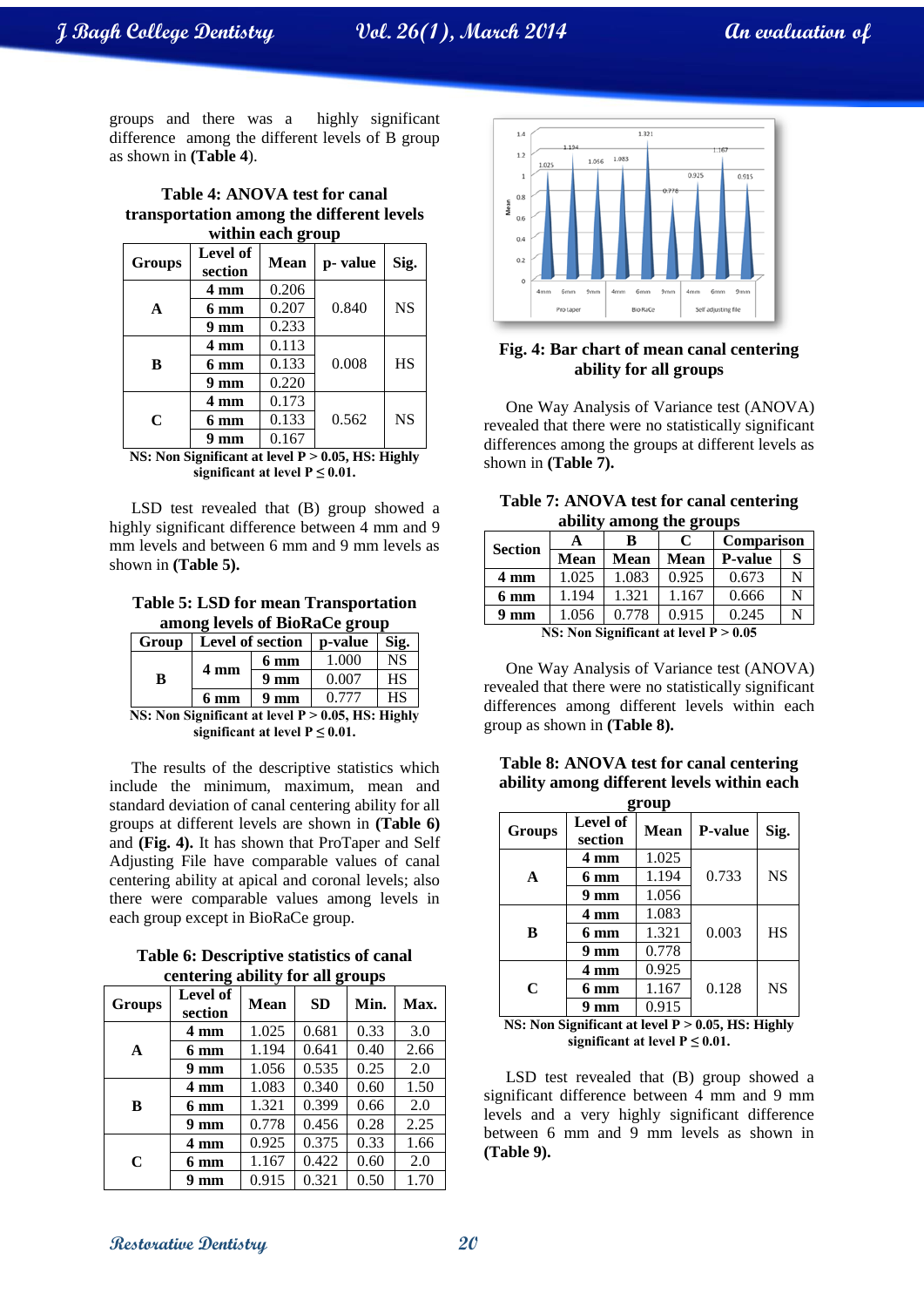|   | among different levels of BioRaCe group     |                 |       |           |  |  |
|---|---------------------------------------------|-----------------|-------|-----------|--|--|
|   | Group   Level of section $ P - value $ Sig. |                 |       |           |  |  |
|   |                                             | $6 \text{ mm}$  | 0.111 | <b>NS</b> |  |  |
| В | 4 mm                                        | 9 <sub>mm</sub> | 0.044 |           |  |  |

**6 mm 9 mm** 0.001 VHS

**Table 9: LSD for mean centering ability** 

## **DISCUSSION**

During instrumentation of the root canal, the development of a continuously tapered form and the maintenance of the original shape and position of the apical foramen are important objectives. The final results of the instrumentation of curved root canals may be influenced by several factors: flexibility and diameter of the endodontic instruments, instrumentation techniques, location of the foraminal opening, and the hardness of dentin **(18) .**

In this study torque limited electric motor (Xsmart motor) was used for instrumentation that can be programmed for different types of rotary instruments and is able to rotate the file in reverse direction when the file is locked in canal in order to prevent file separation.

An advantage of the present study was the fact that it did utilize roots of natural extracted teeth, as physical and chemical characteristics of the acrylic canals differ from natural tooth. In addition, a moderate root canal curvature of 15 degree was selected for the sample of this study to evaluate the ability of the instruments to preserve the canal with moderate degree of curvature and with the purpose of achieving precise measurements.

In this study CT imaging techniques have been evaluated as non invasive methods for the analysis of canal geometry and efficiency of shaping techniques. With this technique it is possible to compare the anatomic structure of root canal (cross section) before and after instrumentation which is not possible with conventional radiography **(19) .**

The occurrence of up to 0.15 mm of canal transportation has been considered to be acceptable. Conversely, canal transportation reaching above 0.30 mm may have a negative impact on apical seal after obturations **(1) .** Under the condition of this study none of the specimens presented transportation levels  $> 0.23$  mm.

The mean transportation at all levels was the greatest for ProTaper. This is probably because of the greater amount of dentin removal in all levels of the root canal prepared by ProTaper. This is due to the increased taper of ProTaper shaping files of up to 19%, whereas BioRaCe are available only with tapers of maximum 8% and SAF 4%.

There was no statistically significant difference among the groups at level 4 mm and level 9 mm. However there was a statistically significant difference among the groups at level 6 mm. Probably these differences could be detected because, at this point of the curvature there is a higher stress on the instrument owing to the critical changes on the relationship of diameter and flexibility.

The BioRaCe showed less canal transportation than ProTaper with a highly significant difference at level 6 mm, this is due probably to BioRaCe design with altering straight and twisted areas along the instrument shank and simple triangular cross section may eliminate screwing effect.

This is due probably to the design feature of ProTaper whose cutting edges do not have radial lands and at the same time display more positive rake angle this feature predisposes the canal to greater transportation.

The result of this study agreed with result of study done by **Schafer and Vlassis (20)** whose showed that RaCe created no canal aberration and maintained working length well in curved canals, and disagree with other authors whose showed more canal transportation with RaCe files, compared with Heroshaper and ProTaper.

The SAF showed less canal transportation than ProTaper with a significant difference at level 6 mm, this is due probably to the design difference of SAF whose metal meshwork and absence of metal core make the file compressible and does not impose its shape on the canal but rather complies with the canal's original shape. The result of this study agreed with the study of **Paque et al** <sup>(21)</sup> about the preparation of oval shaped root canals in mandibular molars using Ni-Ti instruments, they found that there was a significant difference between ProTaper and SAF.

The results of this study agreed with the study of **Paque and Peters (22)** whose found larger canal transportation for rotary ProTaper instruments than for the SAF in maxillary molar canals.<br>There was no statistically significant

There was no statistically difference among different levels in ProTaper and SAF groups, while BioRaCe showed a highly significant difference between 4mm and 9 mm levels and between 6 mm and 9 mm levels this is due probably to the design of instruments BR 0, BR 1, BR 3 with tapers 0.08, 0.05, 0.06 respectively, in which tips do not touch the canal walls when the instrument are at full working length which allow larger transportation at coronal level. This study agreed with the study of **Al-Dameh (23)** in which she found that there was a significant difference between 4 mm and 9 mm levels and between 6 mm and 9 mm levels.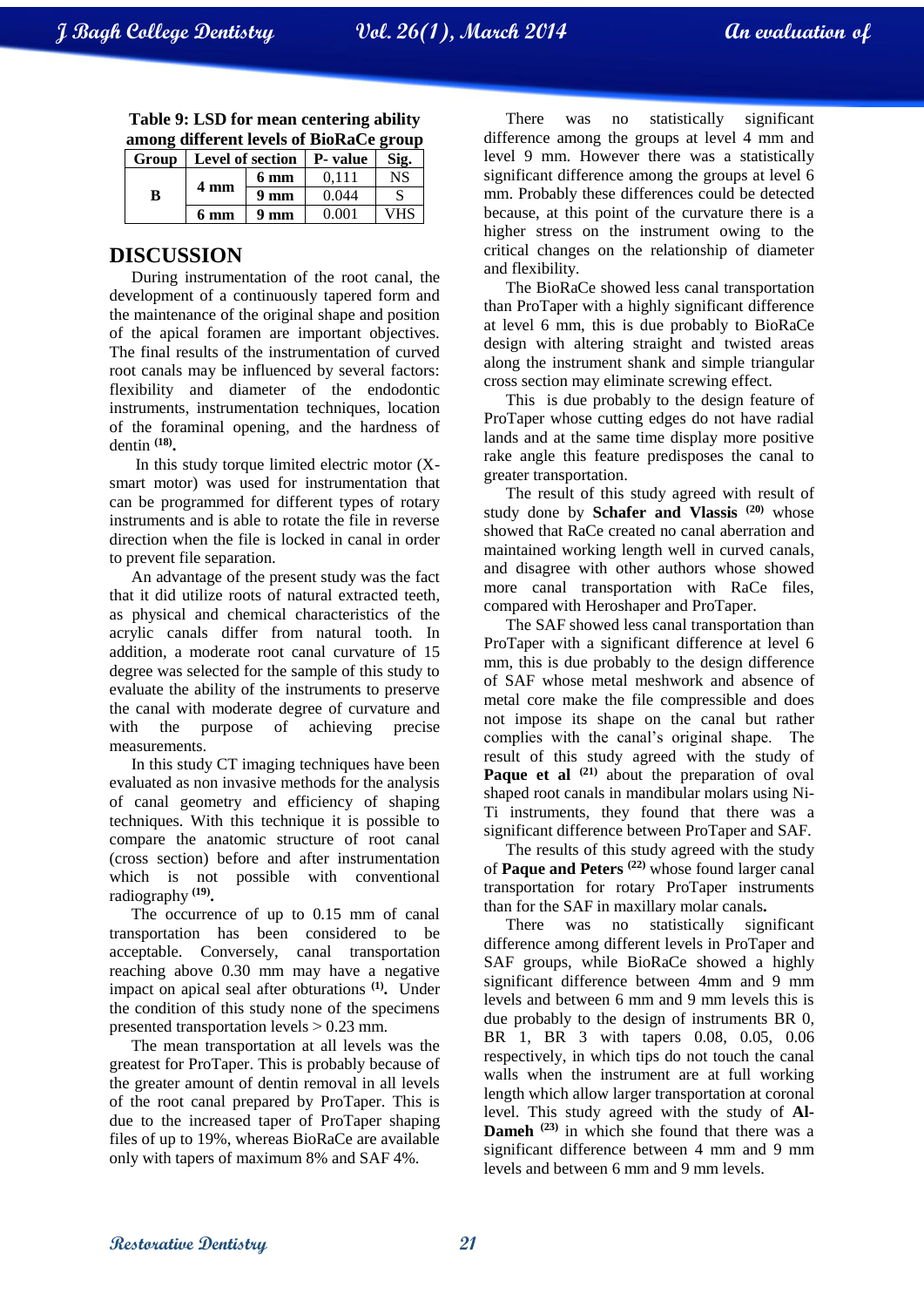Regarding canal centering ability, there was no statistically significant difference among the three groups at different levels. The results of this study agreed with the study of **Narayanan et al (24)** in which they compared the centering ability of three rotary NiTi instruments Profile, RaCe and ProTaper, and they found that there was no statistically significant difference among three groups at different levels under computed tomography.

While BioRaCe showed a significant difference between 4 mm and 9 mm levels and a very highly significant difference between 6 mm and 9 mm levels, this is probably lie in preliminary enlargement of canals to size 20 Kfile. The results of this study agreed with the study of **Al-Dameh (23) ,** in which she found a significant difference between BioRaCe different levels.

The results of this study agreed with the study of **Javaheri and Javaheri (25)**, in which they compared the three rotary NiTi systems Hero 642, ProTaper and RaCe, they found that RaCe showed less canal deviation than others.Also agreed with the study of **Bonaccorso et al (26)** in which they compared the centering ability of three rotary NiTi files ProTaper, BioRace and MTwo in resin blocks and they found that BioRaCe showed a superior centering ability.

As conclusions;

- **1.** This study demonstrated that canal preparation with the three designs of Ni-Ti instruments produced canal transportation.
- **2.** BioRaCe group showed less canal transportation than ProTaper and SAF groups.
- **3.** SAF group showed less canal transportation than ProTaper group.
- **4.** ProTaper and SAF groups have comparable values of canal centering ability at apical and coronal levels.
- **5.** There were comparable values of canal centering ability among different levels in each group except in BioRaCe group.

#### **REFERENCES**

- 1. Peters OA. Current challenges and concepts in the preparation of root canal systems: a review. J Endod 2004; 30:559-67.
- 2. Weine F, Kelly R, Lio P. The effect of preparation procedures on original canal shape and on apical foramen shape. J Endod 1975; 1: 262–6.
- 3. Scha¨fer E, Diez C, Hoppe W, Tepel J. Roentgenographic investigation of frequency and degree of canal curvatures in human permanent teeth. J Endod 2002; 28: 211–6.
- 4. Hu¨lsmann M, Peters O, Dummer P. Mechanical preparation of root canals: shaping goals, techniques and means. Endod Topics 2005: 10: 30–76.
- 5. Tronstad L. Clinical Endodontics. A Textbook. 2nd ed. New York: Thieme; 2003.
- 6. Hargreaves K, Cohen S. Cohen Pathway of the Pulp 10th ed. China; 2011.
- 7. Debelian G, Trope M. BioRaCe Efficient, safe, and biological based sequence files. EndoTribune US. 2008; 3(3):1-7.
- 8. Koch K, Brave D. Design features of rotary files and how they affect clinical performance. Oral Health J 2002.
- 9. Metzger Z, Teperovich E, Zary R, Cohen R, Hof R. The self-adjusting file (SAF). Part 1: Respecting the root canal anatomy-A new concept of endodontic files and its implementation. J Endod 2010; 36: 679-90.
- 10. Gonzalez-Rodríguez MP, Ferrer-Luque CM. A comparison of Profile, Hero 642, and K3 instrumentation systems in teeth using digital imaging analysis. Oral Surg Oral Med Oral Pathol Oral RadiolEndod 2004; 97: 112-5.
- 11. Mikrogeorgis G, Molyvdas I, Lyroudia K, Nikolaidis N, Pitas I. A new methodology for the comparative study of the root canal instrumentation techniques based on digital radiographic image processing and analysis. Oral Surg Oral Med Oral Pathol Oral Radiol Endod 2006; 101: 125-31.
- 12. Versiani MA, Pascon EA, de Sousa CJ, Borges MA, Sousa-Neto MD. Influence of shaft design on the shaping ability of 3 nickel titanium rotary systems by means of spiral computerized tomography. Oral Surg Oral Med Oral Pathol Oral Radiol Endod 2008; 105: 807-13.
- 13. Gergi R, AbouRjeily J, Sader J, Naaman A. Comparison of canal transportation and centering ability of twisted files, Pathfile-ProTaper system, and stainless steel hand K-Files by using computed tomography. J Endod 2010; 36: 904–7.
- 14. Özer SY. Comparison of root canal transportation induced by three rotary systems with non-cutting tips using computed tomography. Oral Surg Oral Med Oral Pathol Oral Radiol Endod 2011; 111: 244-50.
- 15. Gandhi A, Gandhi T. Comparison of canal transportation and centering ability of hand Protaper files and rotary Protaper files by using micro computed tomography. RSBO-2011; 8(4): 375-80.
- 16. Pitts DL, Natkin E. Diagnosis and treatment of vertical root fracture. J Endod1983; 8:338-46.
- 17. Gambill JM, Alder M, DelRio CE. Comparison of NiTi and stainless steel hand files using computed tomography. J Endod 1996; 22: 369–75.
- 18. Lopes H, Elias C, Estrela C, Siqueira J. Assessment of the apical transportation of root canals using the method of the curvature radius. Braz Dent J 1998; 9(1): 39-45.
- 19. Mahesh M. Difference between conventional x-ray and computed tomography. CT physics; chapter 1, 2001.
- 20. Scha¨fer E, Vlassis M. Comparative investigation of two rotary nickel–titanium instruments: ProTaper versus RaCe. Part 1. Shaping ability in simulated curved canals. Int Endod J 2004; 37: 229–38.
- 21. Paque F, Balmer M, Attin T, Peters OA. Preparation of oval-shaped root canals in mandibular molars using nickel-titanium rotary instruments: A micro-computed tomography study. J Endod 2010; 36: 703–7.
- 22. Paque F, Peters OA. Micro-computed tomography evaluation of the Preparation of Long Oval Root Canals in Mandibular Molars with the Self-adjusting File. J Endod 2011; 37: 517–21.